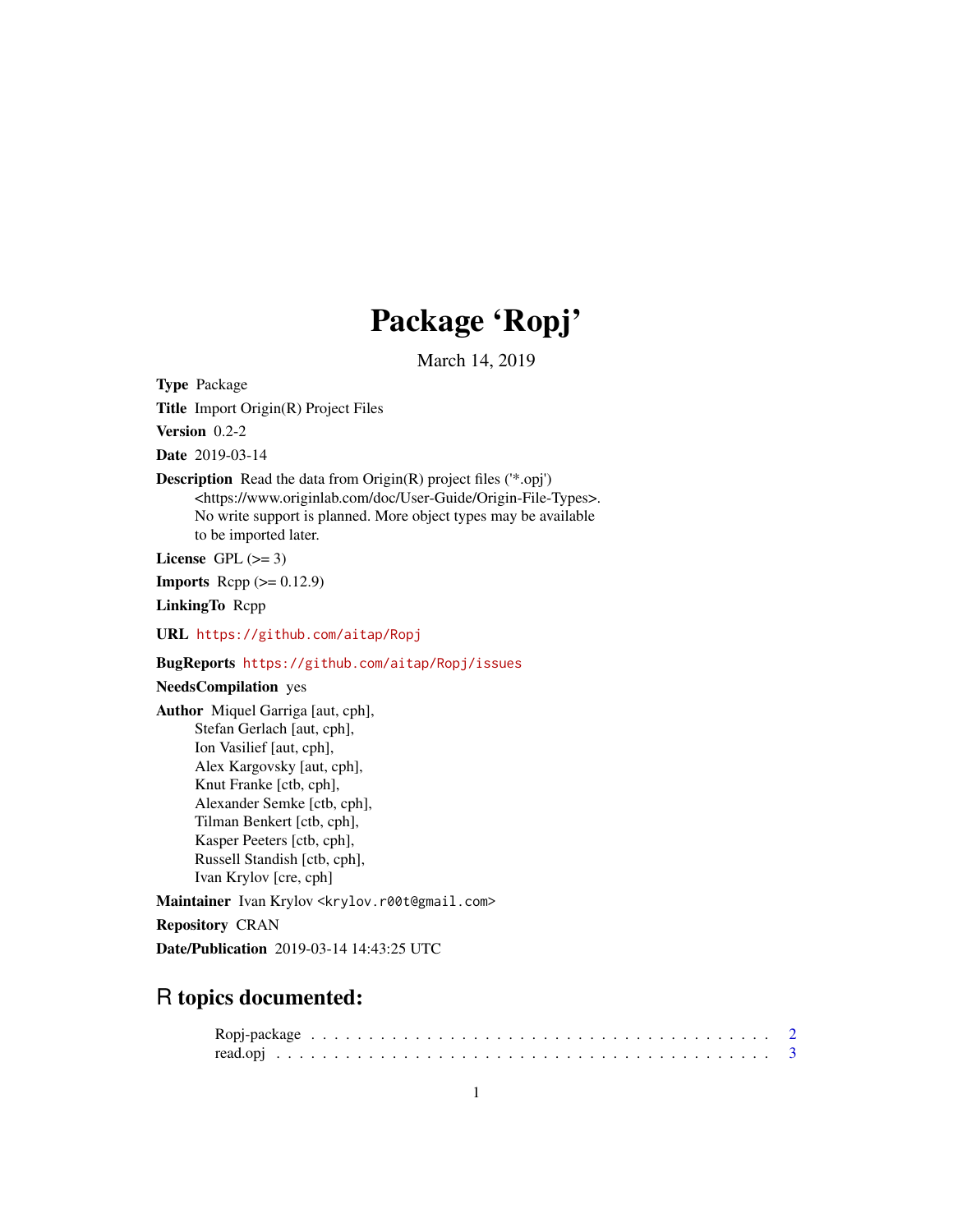#### <span id="page-1-0"></span>**Index** [5](#page-4-0). The second state of the second state of the second state of the second state of the second state of the second state of the second state of the second state of the second state of the second state of the second

#### Description

Read the data from Origin(R) project files ('\*.opj') <https://www.originlab.com/doc/User-Guide/Origin-File-Types>. No write support is planned. More object types may be available to be imported later.

#### Details

The DESCRIPTION file:

| Package:                       |                                                                                                                                                       |
|--------------------------------|-------------------------------------------------------------------------------------------------------------------------------------------------------|
|                                | Package                                                                                                                                               |
|                                |                                                                                                                                                       |
|                                | Import Origin(R) Project Files                                                                                                                        |
| Version: 0.2-2                 |                                                                                                                                                       |
| Date:                          | 2010.02.14                                                                                                                                            |
|                                |                                                                                                                                                       |
|                                | Authors@R: c(person('Miquel', 'Garriga', email = 'gbmiquel@gmail.com', role = c('aut', 'cph')), person('Stefan', 'Gerlac                              |
|                                | Description: Read the data from Origin(R) project files ('*.opj') <https: doc="" origin-file-t<="" td="" user-guide="" www.originlab.com=""></https:> |
| License: GPL $(>= 3)$          |                                                                                                                                                       |
| Imports: Rcpp ( $> = 0.12.9$ ) |                                                                                                                                                       |
|                                |                                                                                                                                                       |
| LinkingTo: Repp                |                                                                                                                                                       |
|                                | URL: https://github.com/aitap/Ropj<br>BugReports: https://github.com/aitap/Ropj/issues                                                                |
|                                |                                                                                                                                                       |
|                                | Author: Miquel Garriga [aut, cph], Stefan Gerlach [aut, cph], Ion Vasilief [aut, cph], Alex Kargovsky [aut, cph], Knut F                              |
|                                | Maintainer: Ivan Krylov <krylov.r00t@gmail.com></krylov.r00t@gmail.com>                                                                               |
|                                |                                                                                                                                                       |

Index of help topics:

| Ropj-package | Import Origin(R) Project Files              |
|--------------|---------------------------------------------|
| read.opj     | Parse Origin(R) project file into a list of |
|              | objects                                     |

This package exports a single function, read.opj, that tries to read an OPJ file and return a list of objects that it consists of.

No write support seems to be planned in the foreseeable future.

#### Author(s)

NA

Maintainer: NA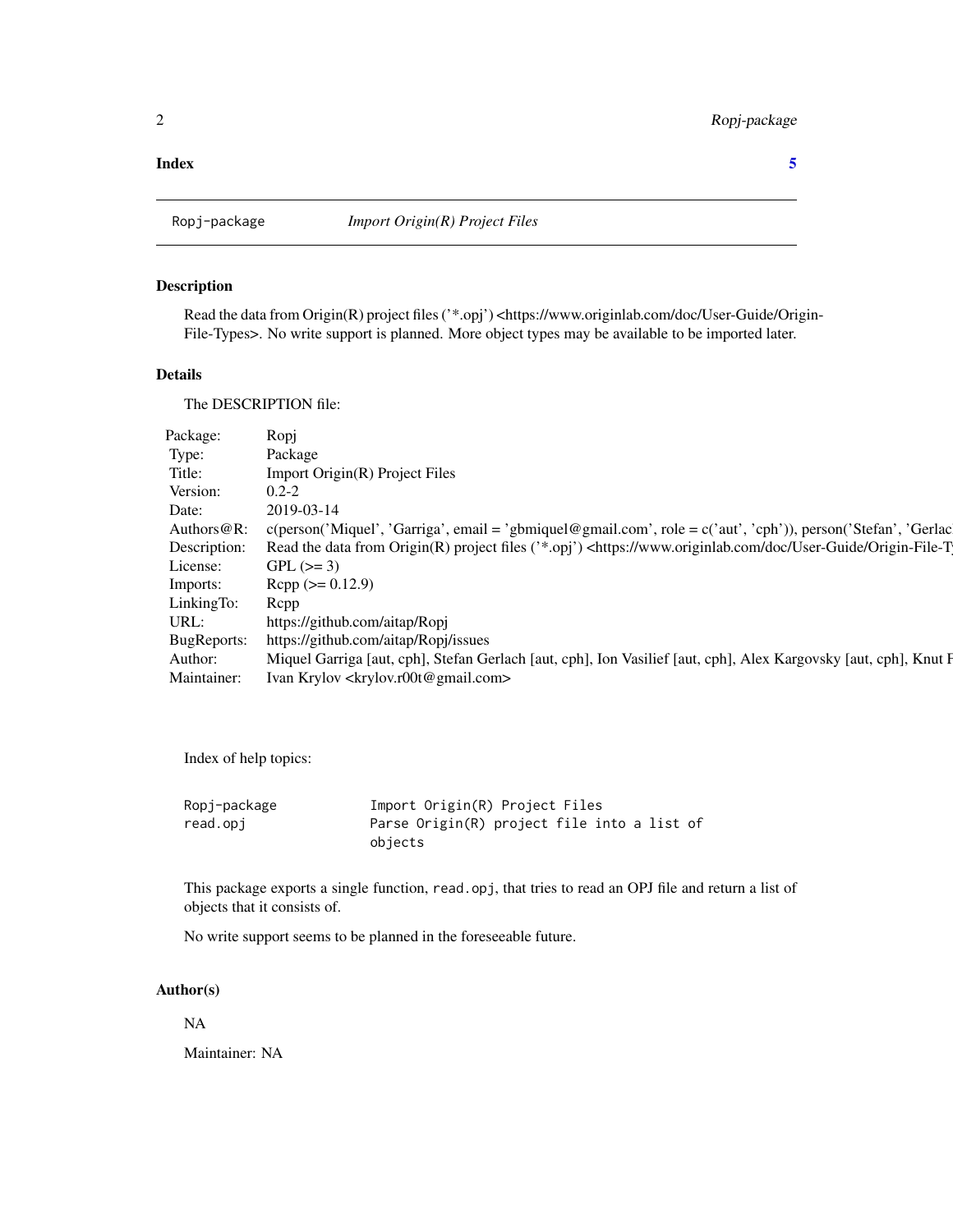#### <span id="page-2-0"></span>read.opj 3

#### References

<https://sourceforge.net/projects/liborigin/>: the liborigin implementation used by this package. Seems to be maintained as of 2019.

#### Examples

## Not run: x <- read.opj('data.opj')

read.opj *Parse Origin(R) project file into a list of objects*

#### Description

This function parses an OPJ file into a list of objects it consists of. For now, only spreadsheets are returned as [data.frame](#page-0-0)s.

#### Usage

```
read.opj(file, encoding = 'latin1')
```
#### Arguments

| file     | Path to the OPJ file to parse. Only file paths are supported, not R connections. |
|----------|----------------------------------------------------------------------------------|
| encoding | Encoding of the strings inside the file being opened. The default of 'latin1'    |
|          | is usually right and safe to use. See iconvlist() for the full list of encodings |
|          | supported by your R installation. This should correspond to the ANSI code page   |
|          | of Windows installation used to produce the file.                                |

#### Value

A named [list](#page-0-0) containing objects stored in the file.

- Spreadsheets are presented as [data.frame](#page-0-0)s, each having additional [attributes](#page-0-0):
	- comments contains the fields Long name, Units, and Comment, joined by \r\n, if present. Due to a possible bug in liborigin, these values are sometimes followed by @ and some text that wasn't present in the original document.
	- commands contains the formula that was used to create the values of the column (e.g.  $col(A) * 2 + 1$ .
- Multi-sheet spreadsheets are stored as named lists of data. frames described above.
- Matrices are presented as [list](#page-0-0)s of [matrix](#page-0-0) objects containing numeric data. [dimnames](#page-0-0) are also assigned. The list also has attributes:
	- commands contains the formula that was used to compute the values in the matrix.
- Notes are stored as plain strings.

The list also has attributes set:

• [comment](#page-0-0) contains the long names of the objects stored in the file.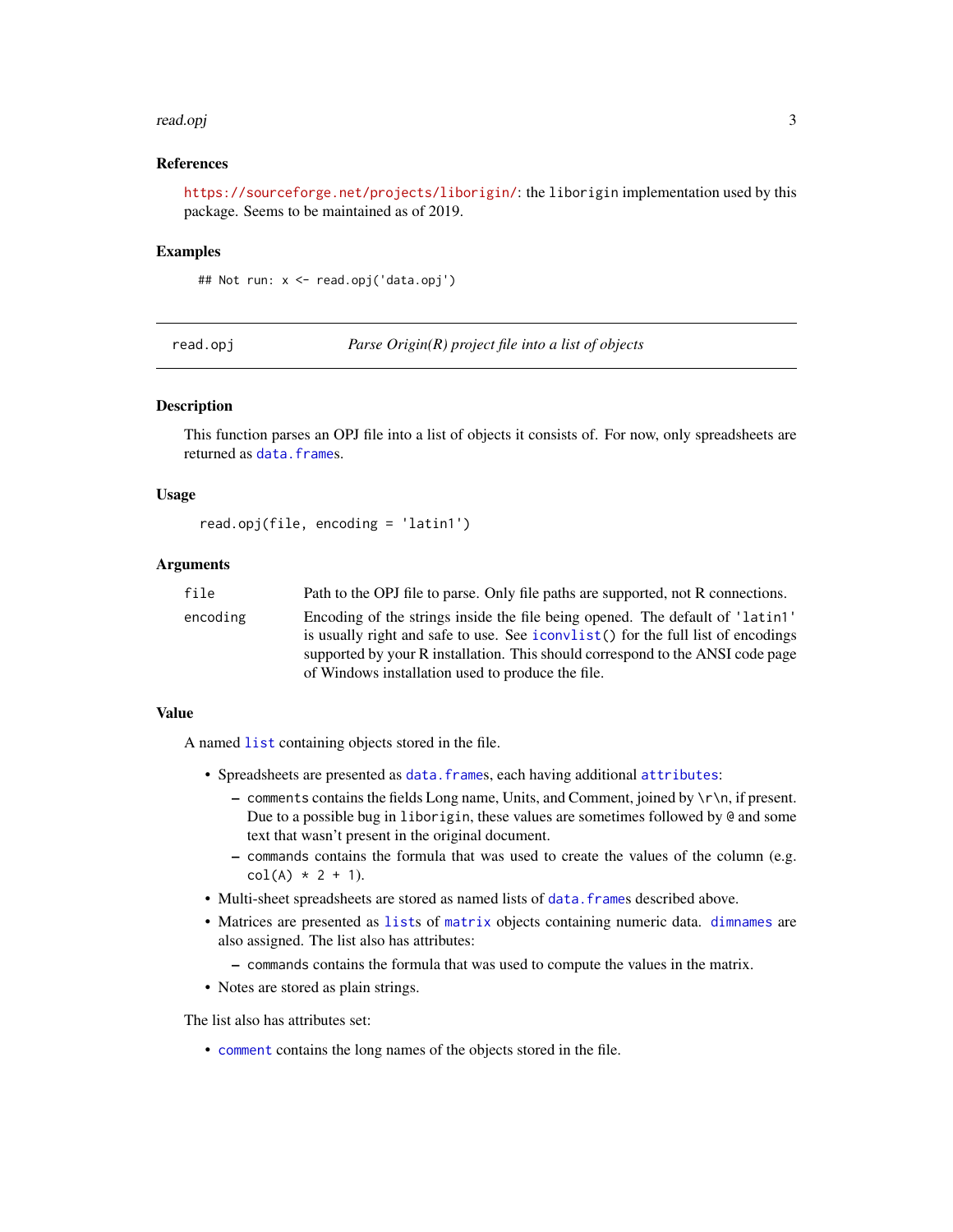## Examples

```
x <- read.opj(system.file('test.opj', package = 'Ropj'))
head(x$Book2, 7)
attr(x$Book2, 'comments')
attr(x$Book2, 'commands')
with(x$Book1, head(Sheet2 - Sheet1))
x$MBook1$MSheet1[1:4,1:4]
x$Note1
## Not run:
  # encoding names aren't guaranteed to be supported across all platforms
  x <- read.opj(system.file('test.opj', package = 'Ropj'), 'WINDOWS-1251')
  x$cyrillic
```
## End(Not run)